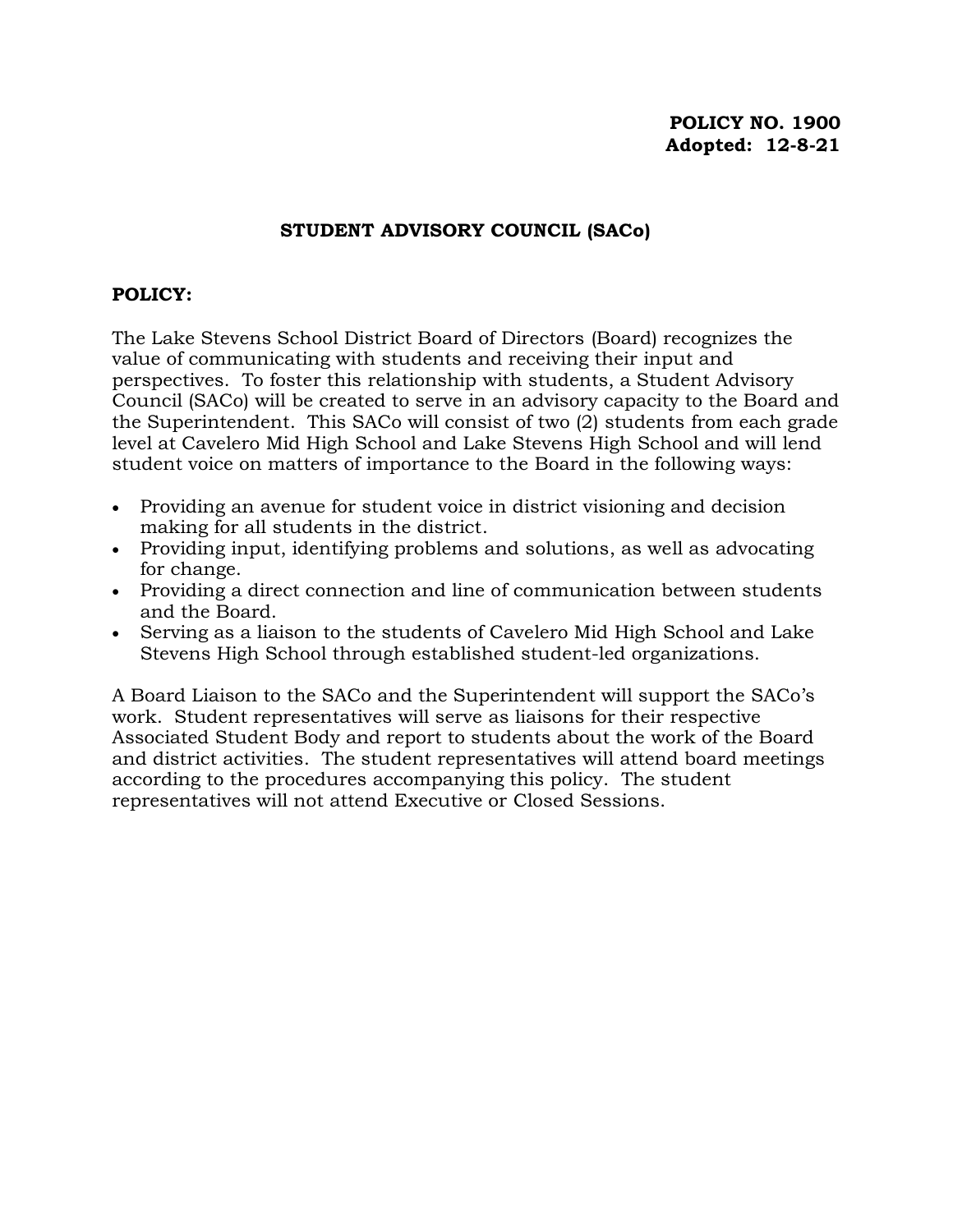### **STUDENT ADVISORY COUNCIL (SACo)**

#### **PROCEDURES:**

#### **Purpose**

The SACo is designed to make a significant contribution to the Lake Stevens School District (District) through a close study of important issues resulting in recommendations to the Board, Superintendent, or the Superintendent's Cabinet. Providing a channel of communication between the Board and the students of the District will create a better level of understanding and communication while also building student leadership capacity.

#### **Structure**

The SACo will be made up of student representatives from Cavelero Mid High School and Lake Stevens High School. The Board seeks student members with a diversity of ages, ethnicities, experiences, and viewpoints. The members will serve for a minimum of one (1) year. The proposal has 10 members of the SACo. Two (2) students each from grades 8 through12 would be full voting and participating members. There will be three (3) officers, the President, Vice President, and Secretary, voted upon by the other members.

#### **Qualification for Application**

- 1. The student candidate must be in grades 8, 9, 10, 11, or 12 during his/her term as a student representative. Students in grades 11 and 12 must attend Lake Stevens High School at least one (1) period per day.
- 2. The student candidate must be in good academic standing equivalent to participation in athletics or other student activities and maintain good academic standing throughout his/her term.
- 3. The student candidate will be expected to maintain personal standards of behavior appropriate to participation in student activities as defined by the school's student handbook.
- 4. The student candidate must be willing to convey student opinion to the Board and report board deliberation and actions to the student body.
- 5. The student representative will be invited to attend his/her school's Associated Student Body meetings in order to share information to and from the Board.
- 6. The student candidate must have an interest in public service, policy setting, and governance.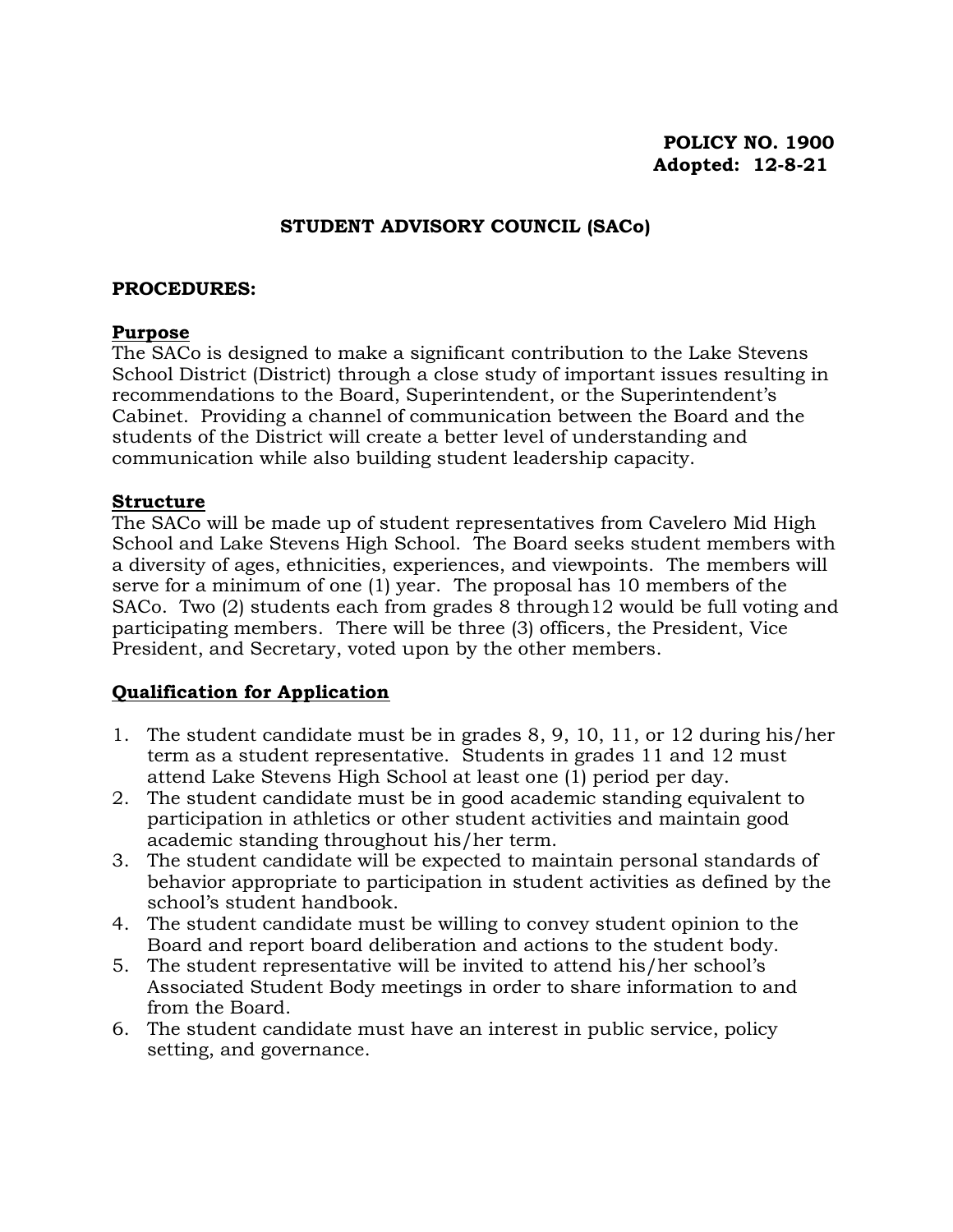## **Application Process**

- 1. A one-page informational document guiding students through the application process will be provided as part of the application materials.
- 2. Students will submit an application to the school principal or designee.
- 3. Students must obtain approval signatures from their parents/guardians.
- 4. Students must submit a reference statement from one teacher or administrator.
- 5. A Selection Committee will review the application materials submitted by the prospective SACo members. This Selection Committee will be comprised of:
	- a. The Superintendent.
	- b. At least one board member.
	- c. A SACo liaison.
	- d. A Cavelero Mid High and Lake Stevens High school administrator.
	- e. Outgoing seniors who had served on the SACo.
- 6. The Selection Committee will interview the prospective SACo members and make the recommendations on which student representatives to forward to the Board for consideration and approval.

## **Term of Office**

The Board encourages fresh ideas and a diversity of representation on the SACo. To that end, students who apply and are selected for the SACo in grades 8, 9, 10, or 11 are limited to two (2) terms of office over the course of those four (4) years unless there are no other prospective student candidates who apply. Students who have previously served on the SACo may apply for their senior year. In addition:

- 1. Representatives will be selected in the early spring of the year for the preceding school year.
- 2. Terms of office will be one school year, beginning in September and concluding in June.
- 3. Student representatives who serve a term on the SACo in grades 8, 9, 10 or 11 and have successfully completed a term on the SACo will not be required to submit additional application materials; however, they will need to interview and are limited to two (2) terms in grades 8 through11.
- 4. In the event of a vacancy during the school year, a student may be selected from qualified applicants to serve the remaining term of the school year.

# **Removal**

1. The SACo members serve at the discretion of the Board.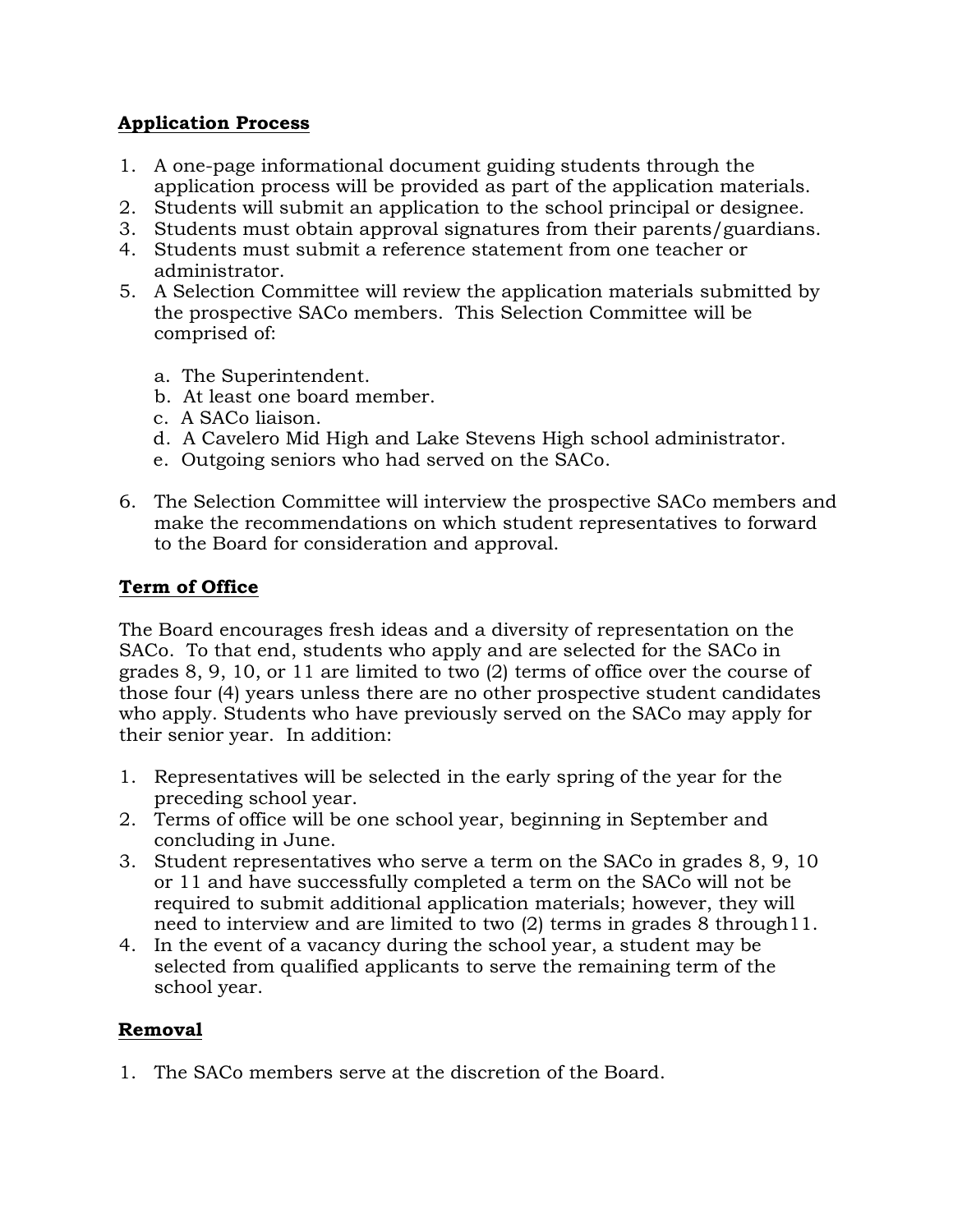- 2. A student representative may be removed for failure to fulfill his/her duties, failure to maintain academic standards, or for behaviors that are deemed unacceptable by the school's student handbook.
- 3. The process for removal will involve the Board Liaison, a school administrator, and/or the Superintendent. Appropriate positive behavior interventions and/or other academic or social emotional strategies (depending upon the situation) will always be employed prior to removing a student.
- 4. Following the removal of a student, the Selection Committee will review all of the previous applicants from the grade level of the vacated position and appoint a candidate from that applicant pool.
- 5. If there are no previous applicants, the position will be advertised and appointed through established procedures.

## **Responsibilities of the Student Representatives**

The student representatives will:

- 1. Meet the first Tuesday of each month of the school year with the (Board Liaison and Superintendent).
- 2. Adhere to all the rules and regulations pertaining to board members.
- 3. At a minimum, the SACo President and Vice President will attend one school board meeting or work study session per month which occurs while school is in session. All other members of the SACo are encouraged to attend. Since regular board meetings occur during the evening hours of a school night, the Board may grant permission for the student representatives to leave a meeting before its conclusion after the student report has been given. Regular school board meetings are usually held on the second and fourth Wednesday of the month at 6:30 pm in the Community Room at the Educational Service Center.
- 4. Attend Special Meetings or work study sessions, if requested, but not Executive Sessions.
- 5. Have the ability to review the Board's meeting agenda/packet and any reading materials prior to all regular board meetings.
- 6. SACo officers will have the opportunity to ask questions of presenters during:
	- a. Agenda No. 3: Reports of School Buildings and Programs
	- b. Agenda No. 6: Discussion Items
	- c. Agenda No. 7: Information Items
- 7. Provide reports to the Board during the agenda item titled "Reports of School Buildings and Programs" during the second board meeting of the month or during the only board meeting in the months that only have one meeting. The reports will include student activities, topics of interest, and concerns.